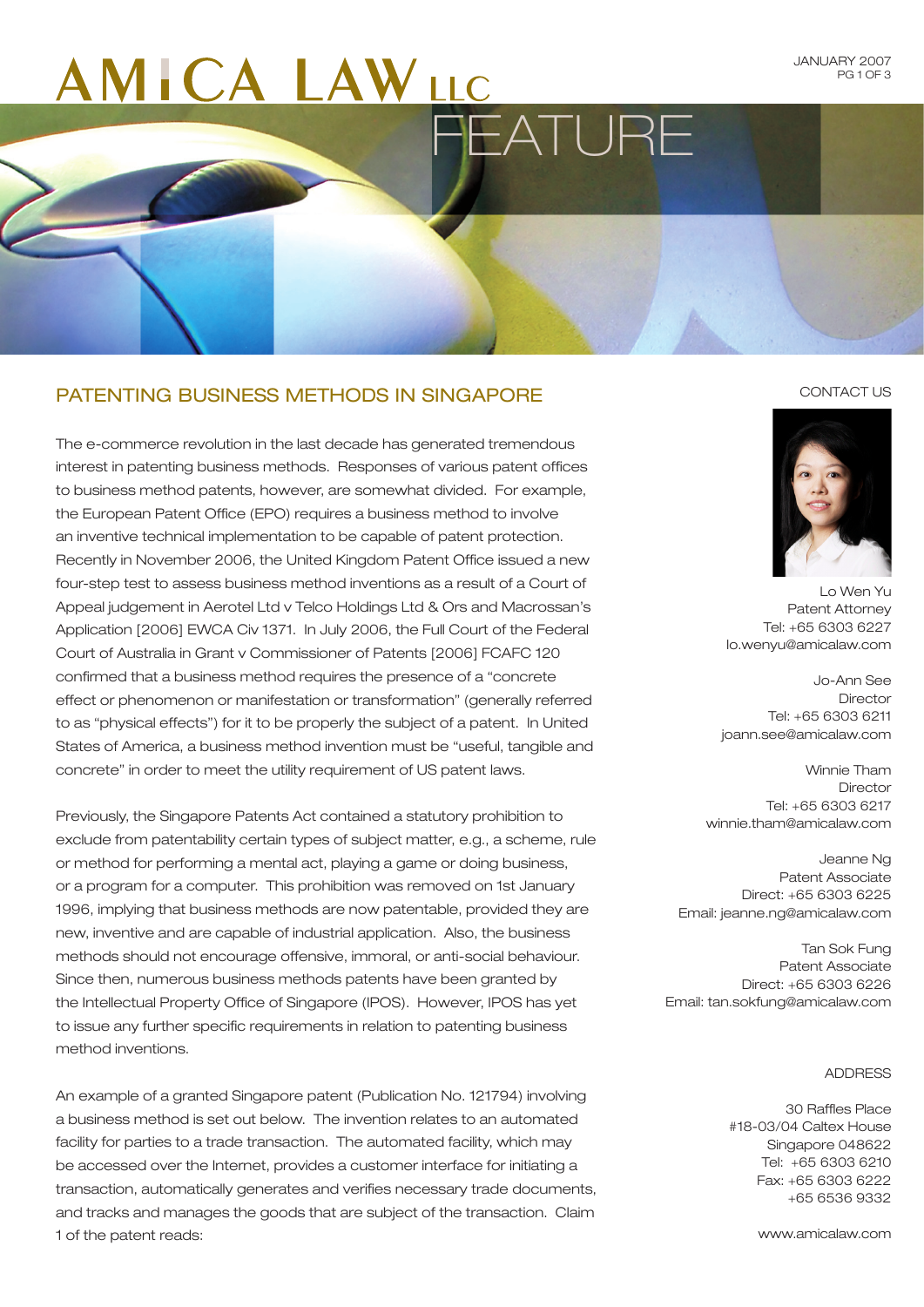# FEATURE

operation between a buyer and a seller comprising the steps of: receiving an initiation document containing requirement information with respect to the trade operation, wherein the initiation document is an application for a Letter of Credit from the buyer;

1. A method of processing trade documents associated with a trade

 mapping at least some of the requirement information into a database;

 maintaining a customer profile containing standard terms and conditions used by the buyer; and

 automatically generating the trade documents utilizing the requirement information contained in the database, wherein the step of automatically generating the trade documents utilizing the requirement information comprises automatically generating the Letter of Credit using the standard terms and conditions contained in the customer profile.

Before Singapore clarifies her position, patent applicants are advised on the following in relation to their business method patent applications. First, if the applicant intends to rely on his foreign patents for Singapore prosecution, he should ensure that his application relies on a positive International Preliminary Report of Patentability (IPRP) of a corresponding international (PCT) application, or is conformed to favourable claims of a corresponding application in a prescribed patent office (i.e., Australia, Canada (in respect of applications for a Canadian patent filed in the English language), Japan, New Zealand, Republic of Korea, the United Kingdom, the United States of America, and the European Patent Office (in respect of applications for a European patent filed in the English language), although not all of these jurisdictions might accept business method patents per se. If the applicant cannot rely on his foreign patents, then requesting local search and examination will be required, and he should ensure a favourable examination report is obtained.

Second, depending on the nature of the business method invention, the applicant can consider in his application different claim formulations which are capable of being accepted by at least the above prescribed offices. If these different claim formulations are not present in the priority application, they may be added to the Singapore application prior to requesting search and